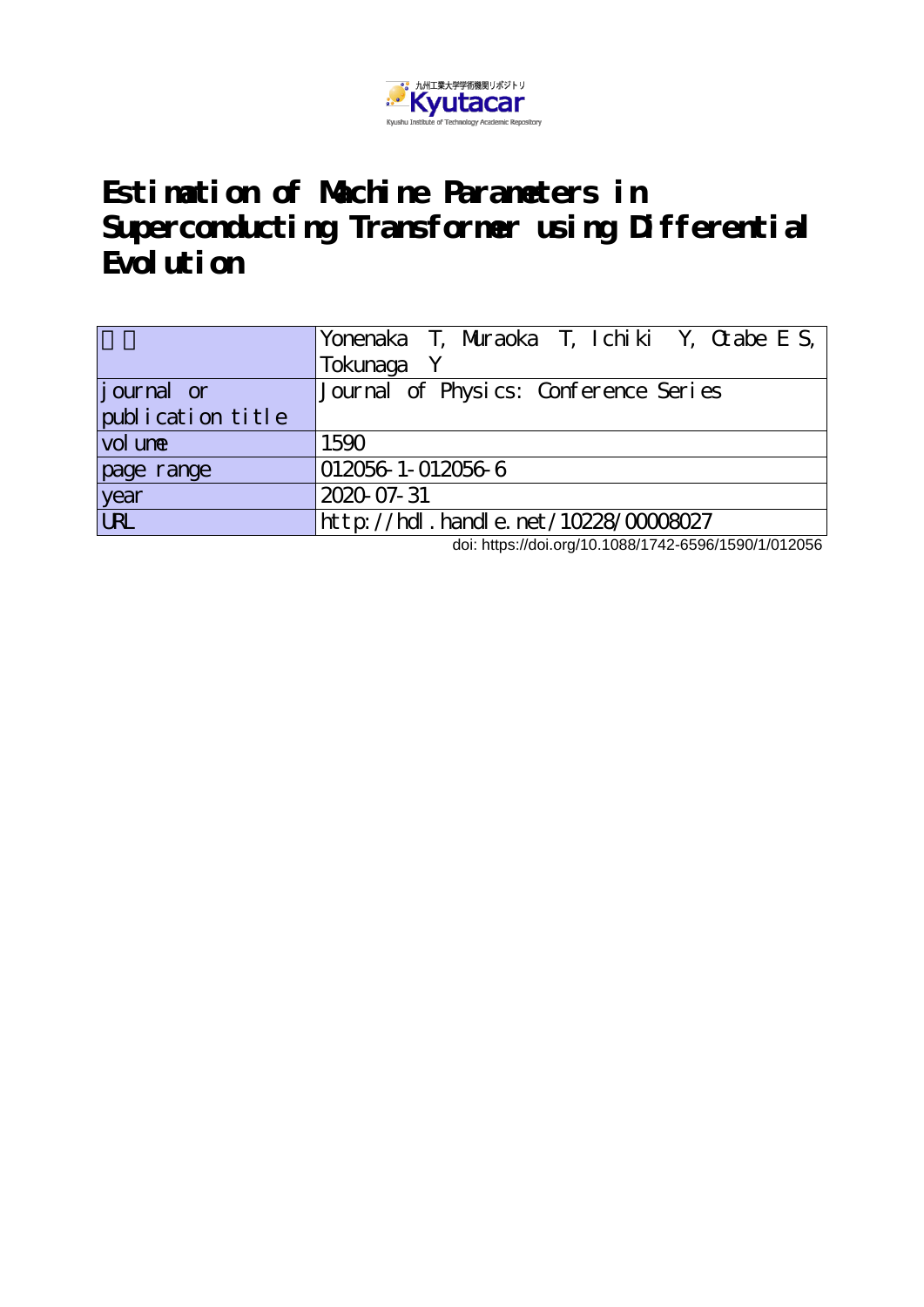#### **PAPER • OPEN ACCESS**

## Estimation of Machine Parameters in Superconducting Transformer using Differential Evolution

To cite this article: T Yonenaka et al 2020 J. Phys.: Conf. Ser. **1590** 012056

View the [article online](https://doi.org/10.1088/1742-6596/1590/1/012056) for updates and enhancements.



# **IOP ebooks**™

Bringing together innovative digital publishing with leading authors from the global scientific community.

Start exploring the collection-download the first chapter of every title for free.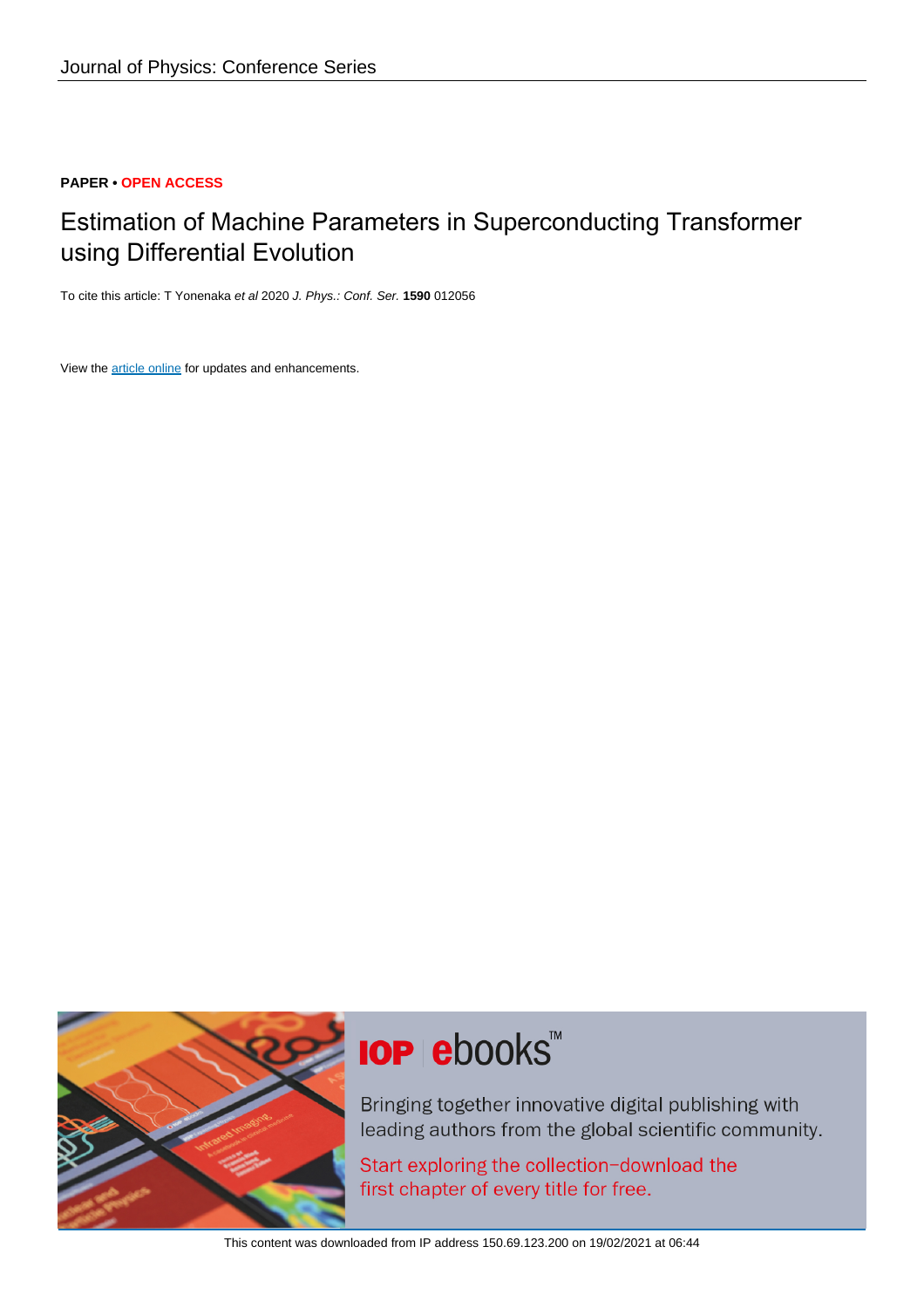Journal of Physics: Conference Series **1590** (2020) 012056

### **Estimation of Machine Parameters in Superconducting Transformer using Differential Evolution**

**T Yonenaka<sup>1</sup> , T Muraoka<sup>1</sup> , Y Ichiki<sup>1</sup> , E S Otabe<sup>1</sup>and Y Tokunaga<sup>2</sup>**

<sup>1</sup> Department of Computer Science and Electronics, Kyushu Institute of Technology, 680-4 Kawazu, Iizuka, Fukuoka, 820-8502, Japan <sup>2</sup> Faculty of Computer Science and Systems Engineering, Okayama Prefectural

University, 111 Kuboki, Soja, Okayama, 719-1197, Japan

otabe@cse.kyutech.ac.jp

**Abstract**. To analyze the inrush current in a superconducting transformer, the machine parameters for the transformer were estimated from the measured current using a search algorithm. To address the large rising edge error in estimations performed using a genetic algorithm (GA), a differential evolution (DE) was used in this study. As a result, the estimated time was reduced to about 1/10 that obtained with GA, and the evaluation value indicating the difference between the measured value and the estimated value was reduced to about 1/2. Thus, it was possible to estimate with higher accuracy by using DE.

#### **1. Introduction**

When a transformer used in a power system is turned on, an inrush current is generated, which affects the power quality of other power systems. These effects can include unnecessary operation of protection relays due to overcurrents, malfunctions of control devices due to momentary voltage dips and flickering of lighting. In order to understand and take measures against these effects, it is necessary to analyze the behavior when the inrush current occurs under all conditions [1].

Future power systems may make use of superconducting transformers [2, 3]. When superconducting wires are used in transformer windings, the losses in the windings are very small and the energy efficiency is high. Reducing the energy loss also increases the electrical load, and reducing the core cross-sectional area reduces the size and weight. However, when superconducting transformers are introduced into power systems, the basic principles will be the same as for normal transformers, so it is necessary to analyze inrush currents.

It may be possible to measure the inrush current of a transformer that is affecting the power quality of a power system by installing an instrumental current transformer on the high voltage side of the transformer. The measurements can be performed in a non-contact manner by using a clamp in the output circuit. In this case, the transformer machine parameters and input condition values can be estimated from the inrush current waveform. In previous studies, an estimation method of the machine parameters that combines the Ralston's optimal Runge-Kutta method [4] with a genetic algorithm (GA) [5] has been developed to enable analysis even when operating a superconducting transformer in a power system [6].

In this paper, we investigate an alternative method to estimate the machine parameters, combining the optimal Runge-Kutta method and differential evolution (DE), which is a kind of evolutional algorithm. We assess the method by comparing GA and DE results.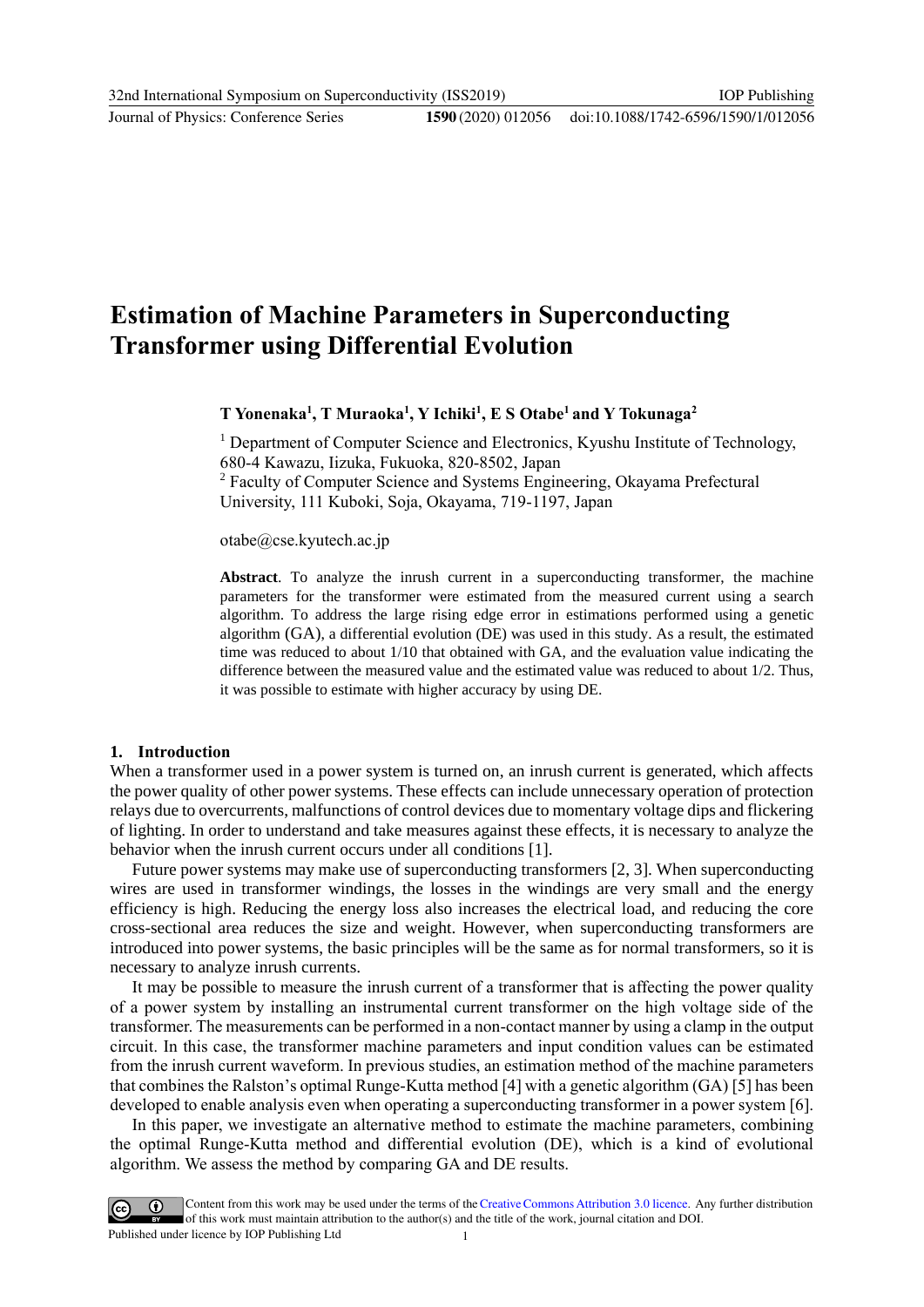#### **2. Calculation Methods**

The system for this analysis method is shown in Figure 1 as a single-line diagram, taken from Ref. [6]. The host system consists of a power source and a power transmission line. Assuming that the transformer to be analyzed is introduced into the system from the high-voltage side, the switch connected to the lowvoltage side is always open. In an actual experiment, capacitors, in-house transformers, lightning arresters and other devices are always connected to the transformer's low-voltage bus. However, it was fixed to the above model for easy analysis. The current obtained in the analysis is the instantaneous value of the ammeter in the illustrated model. The circuit in Figure 1 represents the equivalent circuit for a single-phase superconducting transformer. Since the target transformer does not quench by the inrush current, the winding resistance was set to 0 Ω. In addition, since the resistance component of the iron core is negligibly large, the loss component was ignored and only the inductance component, which reflects the magnetic saturation characteristics, was considered. The system and machine parameters necessary for the calculation in Figure 1 are as follows.  $R_B$  and  $L_B$  are the upper system impedance,  $L_{C1} = L_c/2$  is the high-voltage side leakage inductance,  $L_c$  is the transformer leakage inductance and  $L_{\rm L}$  is the excitation inductance reflecting the excitation saturation characteristics.



**Figure 1.** Equivalent circuit for single-phase superconducting transformer.

In this study, simplified hysteresis of the iron core is used, as shown in Figure 2.  $L<sub>L</sub>$  in the equivalent circuit of Figure 1 takes the exciting inductance  $L<sub>m</sub>$  when the transformer is not saturated, and takes the self-inductance of only the winding when it is saturated, that is, the air-core inductance  $L_{air}$  shown in Figure 2. The optimal Runge-Kutta method uses simple magnetic saturation characteristics in which the excitation inductance  $L_{\rm L}$  changes stepwise with respect to changes in the magnetic flux  $\phi$  of each phase. The values of  $L_m$  and  $L_{air}$  take a constant value for non-saturation and saturation, respectively. From the above, the circuit equations can be expressed by equations (1) to (3).

$$
L_{k} \frac{di_{m}}{dt} + R_{A}i_{m} = V(t)
$$
\n(1)

$$
V(t) = V_{\text{m}} \sin \left(\omega t + \frac{\pi}{180} \theta_0\right)
$$
 (2)

$$
\frac{\mathrm{d}i_{\mathrm{m}}}{\mathrm{d}t} = \{V(t) - R_{\mathrm{A}}i_{\mathrm{m}}\}/L_{\mathrm{k}}\tag{3}
$$

Where, in the case of Figure 1, the total resistance is  $R_A = R_B$  and the total inductance is  $L_K = L_B +$  $L_{c1} + L_{L}$ .  $i_m$  is the inrush current,  $L_{L}$  is the excitation inductance representing the magnetic saturation characteristic,  $V_m$  is the peak value of the power supply voltage and  $\theta_0$  is the voltage input phase. In addition,  $\omega = 2\pi f_e$ , and  $f_e$  is the frequency of the power supply voltage.

The magnetic flux  $\phi$  can be obtained from equation (4) by modifying equation (1), and  $L<sub>L</sub>$  can be obtained from equations (5) and (6).

$$
\phi = \int V(t)dt - R_A \int i_m dt \tag{4}
$$

$$
L_{\rm L} =\begin{cases} L_{\rm m} \left( |\phi| \le \phi_{\rm max} \right) \\ L_{\rm air} \left( \phi_{\rm max} > |\phi| \right) \end{cases} \tag{5}
$$

$$
\phi_{\text{max}} = \phi_{\text{n}} \left( \frac{B_{\text{s}}}{B_{\text{n}}} \right) \tag{6}
$$

Where,  $\phi_{\text{max}}$  is the saturation magnetic flux,  $B_n$  is the rated magnetic flux density of the transformer,  $B_s$  is the saturation magnetic flux density and  $\phi_n$  is the rated magnetic flux. From the above,  $i_m$  can be obtained.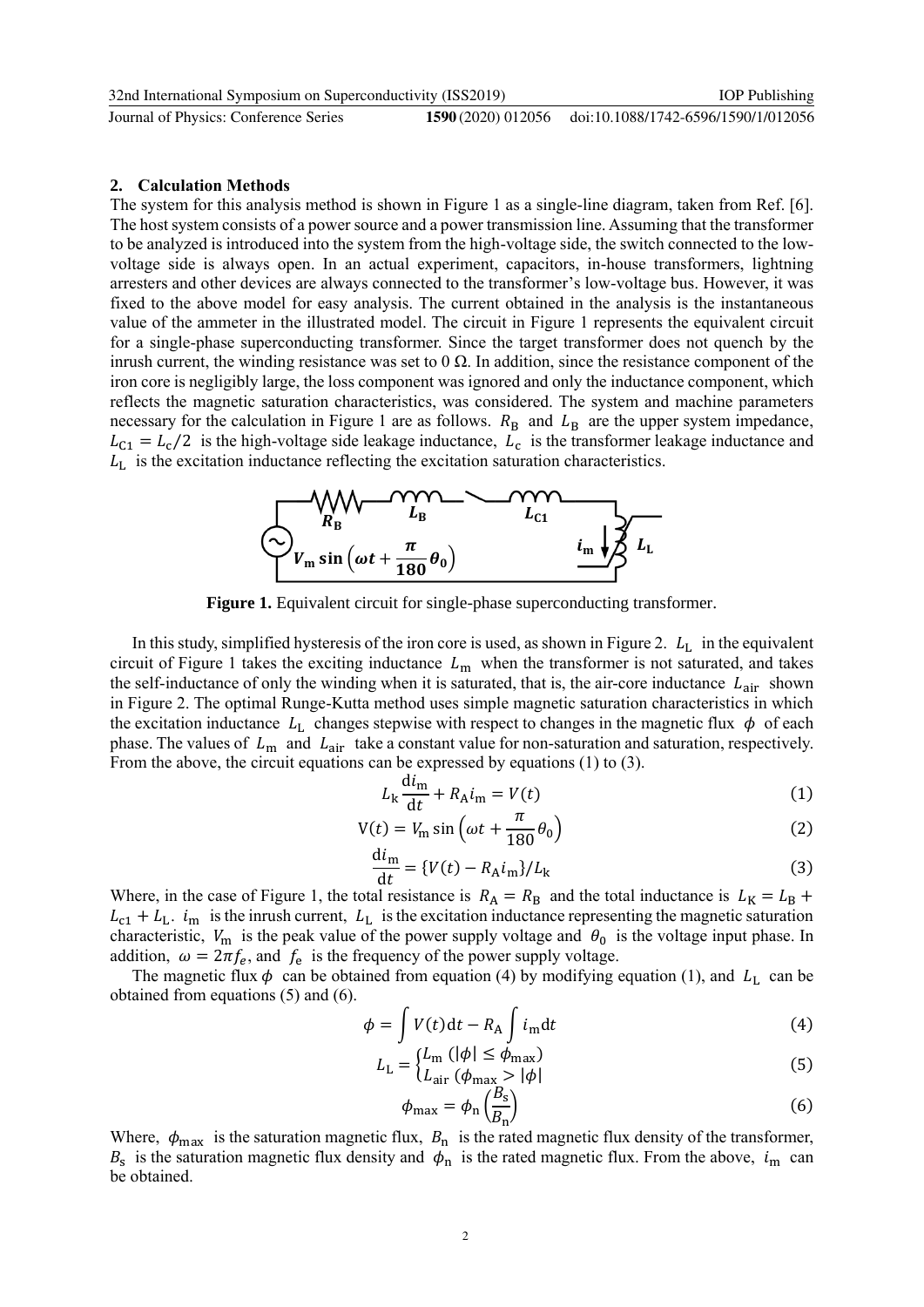32nd International Symposium on Superconductivity (ISS2019)

Journal of Physics: Conference Series **1590** (2020) 012056





A numerical method of ordinary differential equations is used to calculate the inrush current in this study. It is a one-step method that gives an explicit solution, and is the optimal Runge-Kutta method improved by Ralston to give an error smaller than that of the Runge-Kutta method [4]. This calculation method can cope with a step-like change in the  $\phi$ -L characteristic because the coefficient changes with respect to the time step  $\Delta t$ . When the current *i* is a function  $i(t)$  of time *t* and the time derivative d  $\frac{di}{dt}$  of *i* is a function  $f(t, i)$ , the optimal Runge-Kutta method is formulated by equation (7) in Ref. [6].

Measurements of the inrush current waveform were performed with a time interval of  $1.0 \times 10^{-4}$  s up to  $t = 0.035$  s. Therefore, the time increment of the optimal Runge-Kutta method is  $\Delta t =$ 1.0 × 10−4 s, and for each time increment the difference between the measured value and the calculated value is calculated. The evaluation value,  $d$ , is calculated from the average of each error obtained by dividing the sum by the number of samples, and is given by

$$
d = \frac{1}{N} \sum |i_{\text{MEA}} - i_{\text{SIM}}|
$$
 (7)

Where,  $i_{\text{MEA}}$  represents the measured value,  $i_{\text{SIM}}$  represents the calculated value and N represents the number of samples.

The machine parameters estimated are  $L_c$ ,  $L_m$ ,  $L_{air}$ ,  $B_n$ , initial phase  $\theta_0$  and the residual magnetic flux  $\phi_r$ . Substituting these 6 parameters into the above equations allows us to calculate *i*. Table 1 shows the search range for the present machine parameters.

The differential evolution (DE) is a kind of evolutionary algorithm that performs a multipoint search using a probabilistic solution group [7, 8]. Since it is suitable for a wide range of multidimensional problems, it was used to search for solutions of the 6-dimensional problems in this study. The control parameters include  $N$ , the number of generations, the scaling factor  $F$  and the crossover rate  $CR$ . The values of those parameters affect the search for solutions.

| Machine parameters              | Search range                 |  |  |
|---------------------------------|------------------------------|--|--|
| Leakage inductance [mH]         | 51.3 < L <sub>c</sub> < 73.8 |  |  |
| Excitation inductance [mH]      | $L_c < L_m$                  |  |  |
| Air core inductance [mH]        | $0 < L_{\text{air}} < 10L_c$ |  |  |
| Rated magnetic flux density [T] | $1.55 < B_n < 1.7$           |  |  |
| Initial phase [degree]          | $0 \le \theta_0 < 360$       |  |  |
| Residual magnetic flux [%]      | $-85 \leq \phi_r \leq 85$    |  |  |

**Table 1.** Search range of machine parameters.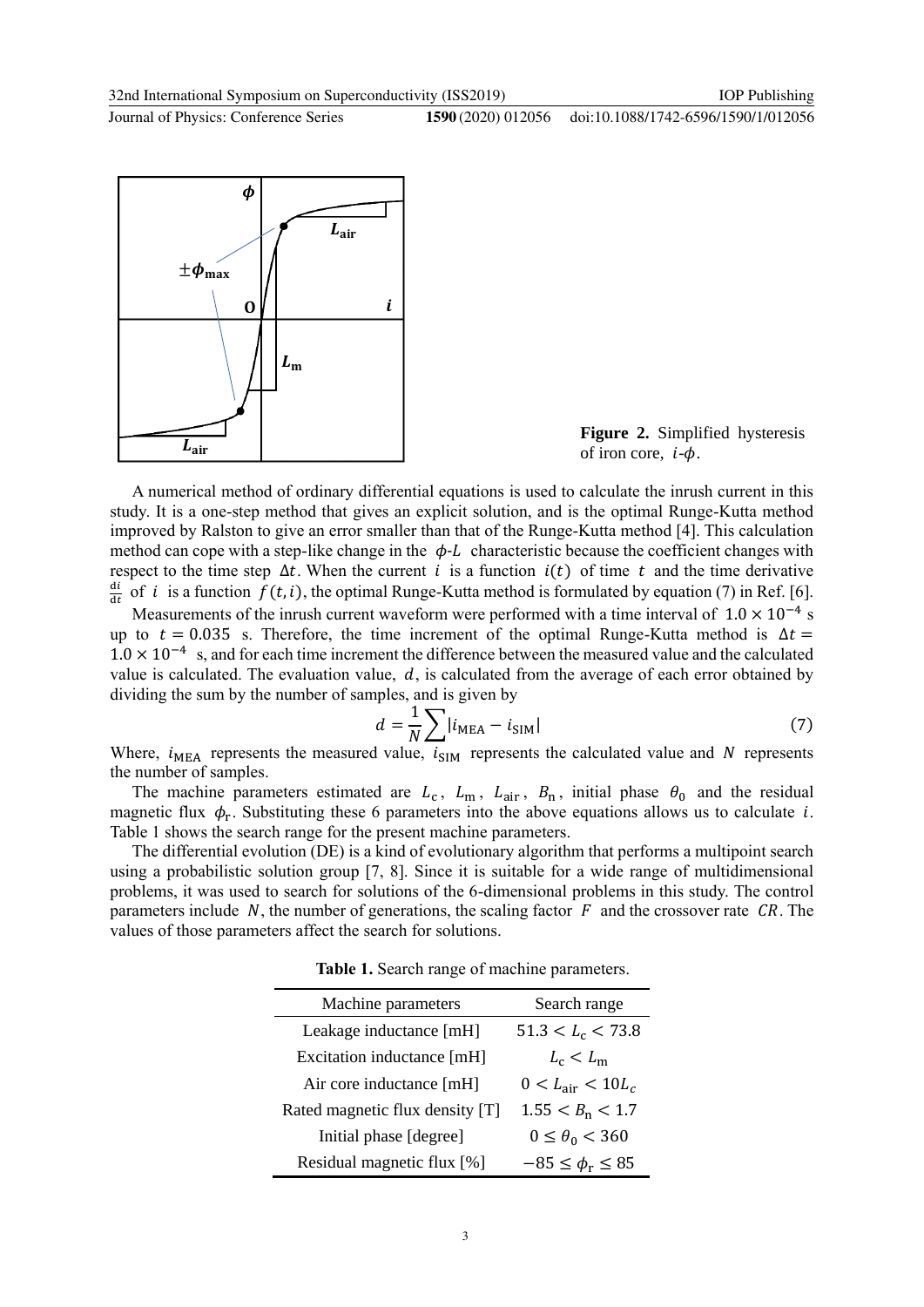Journal of Physics: Conference Series **1590** (2020) 012056 doi:10.1088/1742-6596/1590/1/012056

#### **3. Results and Discussion**

The machine parameters were estimated by DE with  $CR = 0.9$ ,  $F = 0.8$ , 20 individuals and 2000 generations. Table 2 shows the machine parameters estimated by GA and DE. Differences were observed in  $L_{air}$ ,  $\phi_r$  and  $L_m$ . Table 3 shows the evaluation value d and processing time for GA and DE. Compared with GA, the  $d$  of DE was reduced to 1/2 and the calculation time was reduced to 1/10.

Figure 3 shows the waveform of the inrush current for the measured and estimated values by GA and DE. In the vicinity of 0 A, where the difference between the calculated value by GA and the measured value was large, the calculated value by DE was close to the measured value, and the estimation accuracy was improved.

Figure 4 shows  $d$  as a function of generation for DE and GA. The  $d$  of DE is initially larger than that of GA but becomes smaller at about 300 generations, becoming closer to the optimal value. On the other hand, while the  $d$  of GA gradually decreases, it decreases slower than for DE. This is because the search range becomes narrower as the number of generations increases, and the optimum value can be searched more finely in DE.

Figure 5 shows the difference in  $d$  due to changes in  $F$  and  $CR$ .  $d$  decreases as  $CR$  increases because the closer  $CR$  is to 1.0, the more crossover occurs and the easier it is to find a solution.  $d$ decreases as F increases, and d is larger at  $F = 1.0$  than at  $F = 0.6$  and  $F = 0.8$ . This is because a larger  $F$  can search a wider range. On the other hand, a detailed search is not possible around the solution.

**Table 2.** Machine parameters estimated by GA and DE.

|           |      |         |       | $L_{\text{air}}$ [mH] $\phi_r$ [%] $L_c$ [mH] $\theta_0$ [degree] $L_m$ [mH] $B_c$ [T] |                      |      |
|-----------|------|---------|-------|----------------------------------------------------------------------------------------|----------------------|------|
| <b>GA</b> | 46.0 | $-28.6$ | -70.0 | 195                                                                                    | $6.40 \times 10^4$   | 1.67 |
| DE        | 146. | $-55.9$ | 66.4  | 195                                                                                    | $3.30 \times 10^{4}$ | 1.69 |

**Table 3.** Comparison of GA and DE evaluation value and processing time.

Evaluation value  $d$  [A] Time [s] GA 19.5 5.54 DE 9.57 0.515



**Figure 3.** Waveform of inrush current for measured and estimated values by GA and DE.